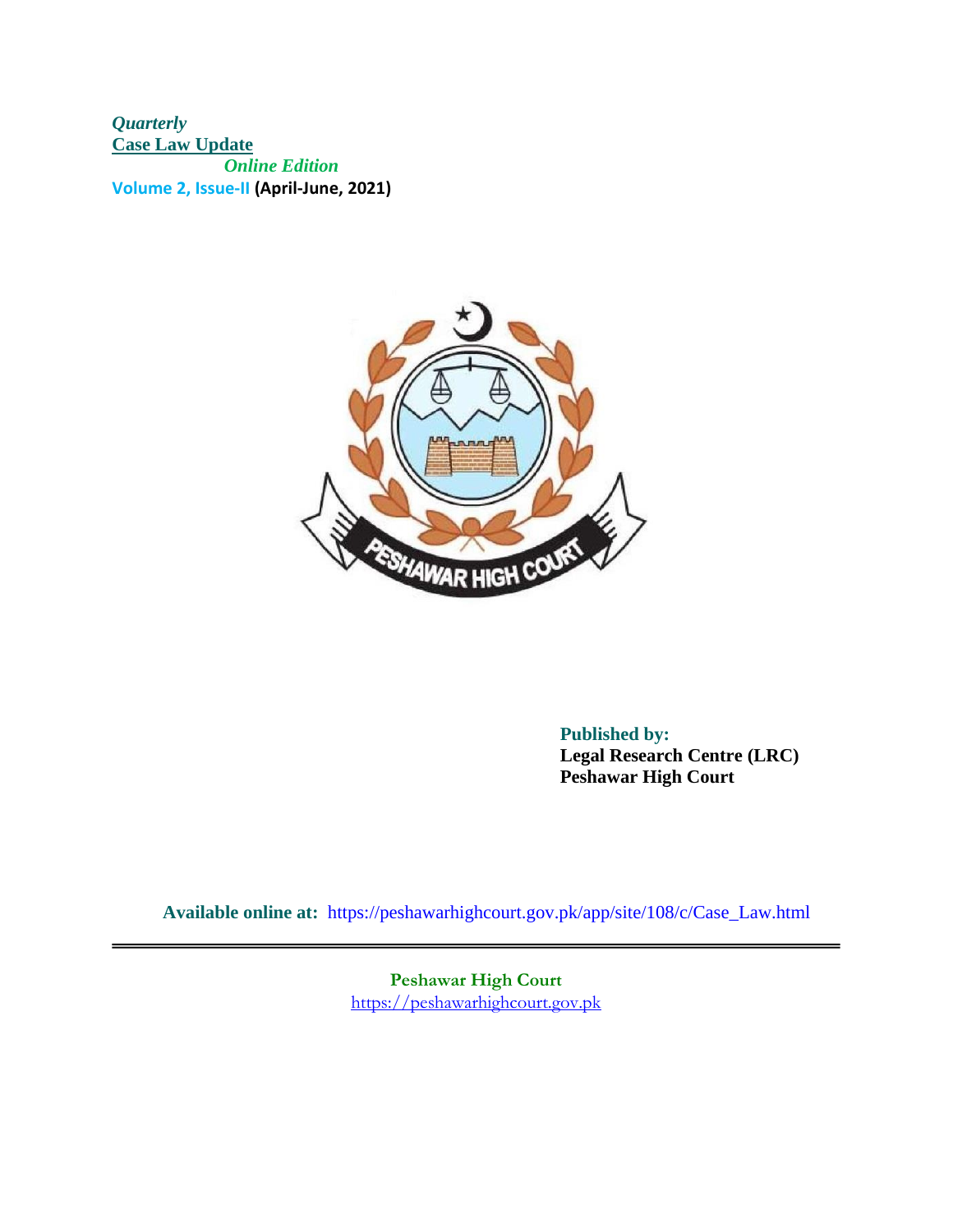

## **Table of Contents**

| Mst. Safia Bano and another VS Home Department Government of Punjab through Secretary                                                                                                                       |
|-------------------------------------------------------------------------------------------------------------------------------------------------------------------------------------------------------------|
|                                                                                                                                                                                                             |
| Plea raised regarding state of mind at the time of commission of offence, onus would be on defense.                                                                                                         |
|                                                                                                                                                                                                             |
| Two-finger test" (TFT) or "virginity test"---Constitutionality and legality in Rape cases2                                                                                                                  |
| Mian Irfan Bashir VS Deputy Commissioner (D.C.), Lahore and others  3                                                                                                                                       |
| Whether a High Court enjoy suo motu jurisdiction under Art. 199 of the Constitution? Judicial                                                                                                               |
| Khawaja Bashir Ahmed and Sons Pvt. Ltd VS Messrs Martrade Shipping and Transport and                                                                                                                        |
| For O. XXIII, R. (1)(2)(b), C.P.C to be at all applicable it was necessary that the facts disclosed in the                                                                                                  |
|                                                                                                                                                                                                             |
| 520 grams of Amphetamine / Ice recovered from the direct and immediate possession of the accused<br>petitioner is a huge quantity compared with "Charas" and attracts prohibitory limb of sec 497 CrPC. . 5 |
| Akhtar Ullah Khan Khattak VS Collector Land Acquisition, Nowshera and others 6                                                                                                                              |
| Can a commissioner withdraw from an acquired land after taking possession by virtue of section 48 of                                                                                                        |
|                                                                                                                                                                                                             |
| Circumstance under which bail before arrest can be granted to an accused charged by NAB for                                                                                                                 |
|                                                                                                                                                                                                             |
| Whether owners in the column of cultivation in undivided khata could not be included in application                                                                                                         |
|                                                                                                                                                                                                             |
|                                                                                                                                                                                                             |
| Maqbool Islam and seven (07) others VS Assistant Commissioner Banda Daud Shah, Karak &                                                                                                                      |
|                                                                                                                                                                                                             |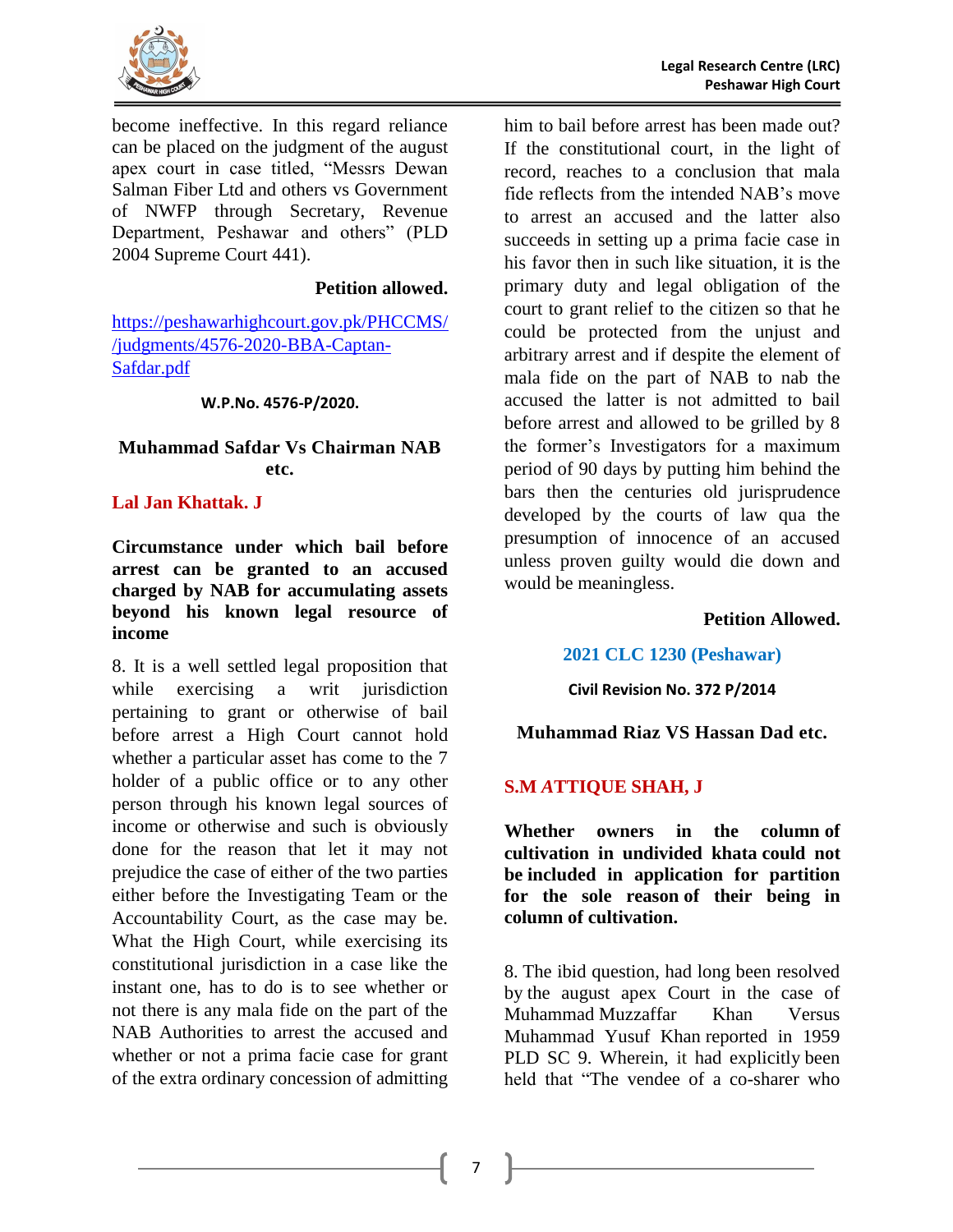Quarterly Case Law Update **Online Edition** Volume2, Issuell (April-June 2021)

> Published by: Legal Research Centre (LRC) Peshawar High Court

Available online at: https://peshawarhighcourt.gov.php/site/108/c/Case\_Law.html

**Peshawar High Court** https://peshawarhighcourt.gov.pk